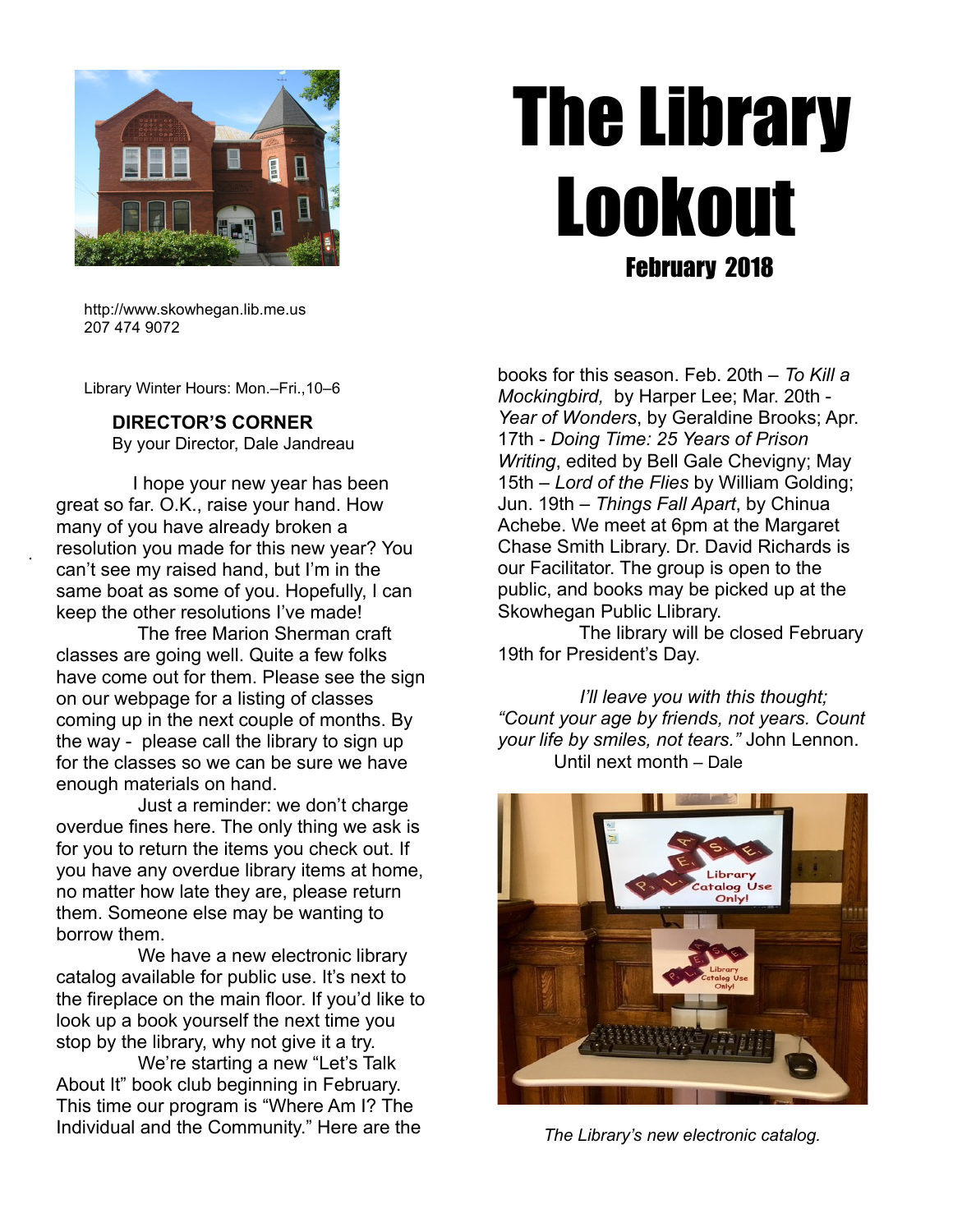# **CHILDREN'S ROOM**

By Angie Herrick, Youth Services Librarian

 This January the children's library has been awarded a \$5000 grant from the Dorothy Louise Kyler Foundation. This money is to go towards books, DVDs, and audiobooks that focus on STEM concepts (science, technology, engineering, and math). We are excited to expand our nonfiction collection with brand new books and more current information and some fiction books and DVDs that let young readers explore the world around them. Many of the new titles have already been ordered and should be hitting the shelves soon.

February vacation is right around the corner and as always we have some exciting projects coming up. On Monday the library will be closed, but every other day of vacation we have a children's program going on. Tuesday is SLIME MAKING, Wednesday is Storytime, Thursday is Lego Building, and Friday is a visit from the LC Bates Museum where all ages are welcome to learn about the world of insects. It should be anything but boring here!

February is also the time I start planning all of the exciting summer reading activities. It's a few months away still, but now is the time I begin collecting prizes for all the excellent readers. Last year, we gave away 488 little reading incentives so our stock pile is nearly empty. If you or your business can help fill the prize box, we would be grateful. (Examples of items are matchbox cars, small art kits, silly putty, balls, yoyos, chalk, water bottles, fingernail polish, Lego mini figures, costume jewelry, glow sticks, fidget spinners, etc.- basically just anything NEW and NON-EDIBLE.) If you have questions about what to donate, please contact Miss Angie in the children's library.

.



*Billie Sherman teaches a class in card embroidery.*

## **NEW & RENEWED FOL MEMBERS**

Maxine Russakoff David James & Jon Kimball

#### **BECOME A FRIEND OF YOUR LIBRARY**

The Friends of the Skowhegan Free Public Library, a not for profit group dedicated to supporting and improving the library for all members of the community, invite you to join us. Dues are \$10 for Individuals, \$8 for Seniors and Students, and \$15 for Families.

………………………………………………… Please complete this form and mail to: Skowhegan Free Public Library, 9 Elm Street, Skowhegan, Maine 04976

| Name           |            |  |
|----------------|------------|--|
| Address        |            |  |
| City           |            |  |
| State          | _Zip Code_ |  |
| Tel. $#$       |            |  |
| E-Mail Address |            |  |

**Please check the activities you are willing to help with.**

- o Refreshments for library activities.
- o Making phone calls.
- o Helping with fundraising activities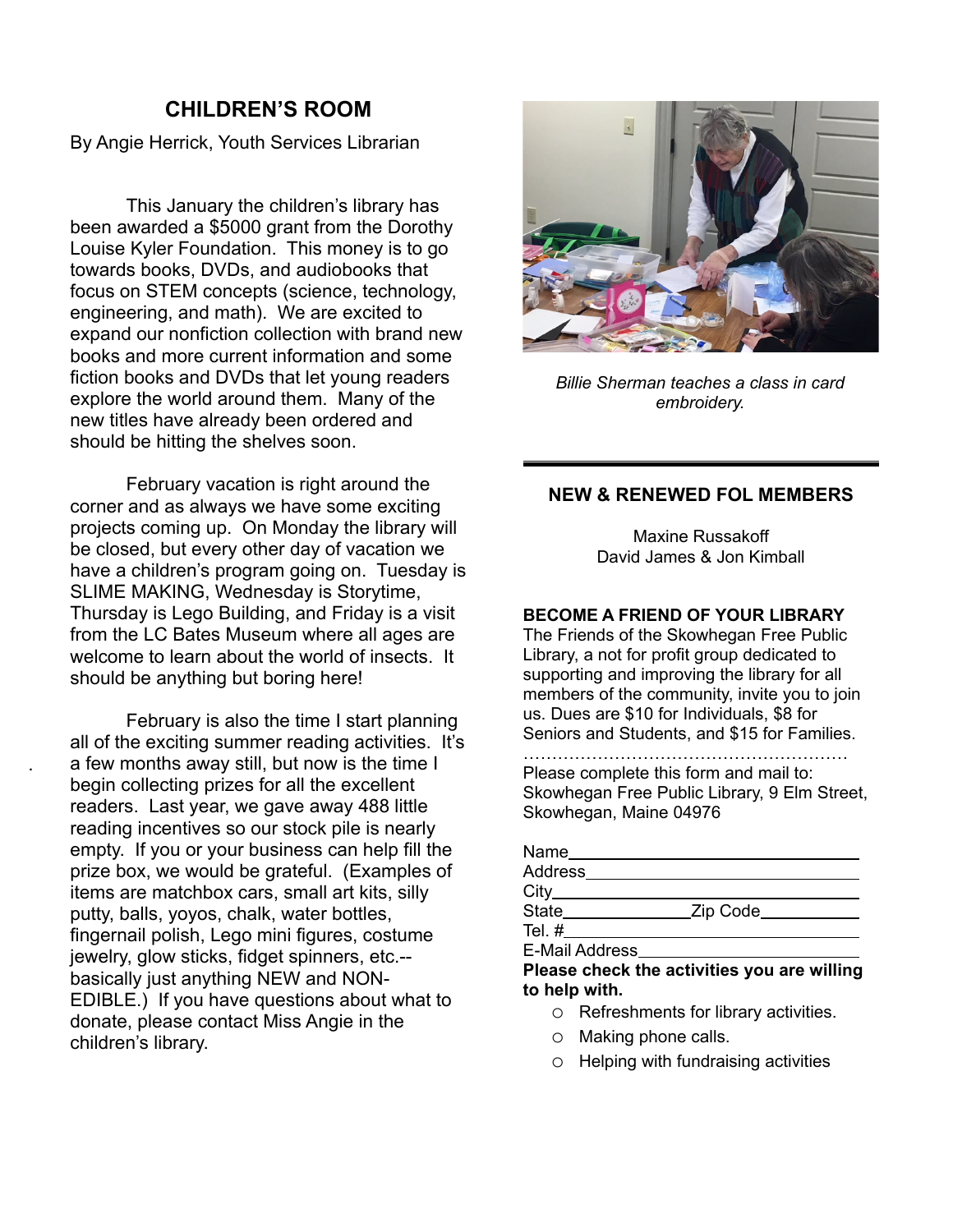## **FOL FUNDRAISERS**

**"**COMING SOON**"!** May Lawn Sale: May 18 & 19

As you clean out those closets on a cold winter's day, please remember the annual Library Lawn Sale!

\*\*\*\*\*\*\*\*\*\*\*\*\*\*\*\*\*\*\*\*\*\*\*\*\*\*\*\*\*\*\*\*\*\*\*\*\*\*\*\*\*\*

# **GRANT FOR STEM MATERIAL**

The children's section of the Library was very pleased to have been chosen as a recipient of a \$5,000 grant from the Dorothy Louise Kyler Foundation for the purchase of STEM material. Much of the current children's non-fiction section is dated, and funds are tight.

According to a report put out by Georgetown University, Americans should expect to see a 26% increase in STEM job fields in the next ten years. This means that nearly a quarter of all new jobs will be centered on math, science, engineering and technology skills. It is the hope that this grant will allow the library to purchase new materials that will bolster the current collection without taking money away from the small book budget the library sets aside for children's materials. The library would like to be able to provide these new and reliable resources to engage young learners in the STEM fields. Items on the wish list include: coding and technology books, math and science series, Lego design books, and lots of educational DVDs for all ages.

Angie Herrick, our Youth Services Librarian, applied for the grant. She has been working with the Maine State Librarian's STEM Liaison, Christina Dorman, and Early Literacy Children's Specialist, Stephanie Schott, to make sure that quality materials are selected. New items should begin appearing on the library shelves in February. CONGRATULATIONS, Miss Angie!

**NEW BOOKS**

#### **FICTION**

Black, Lisa/ *Perish* Brett, Simon/ *The Liar in the Library* Brown, Dale/ *Act of Revenge* Burke, James Lee/ *Robicheaux* Cornwell, Bernard/ *Fools and Mortals* Fisher, Kerry/ *The Silent Wife* Graves, Sarah/ *Death by Chocolate Cherry Cheesecake* Harris, Robert/ *Munich* Heath, Lorraine/ *Beyond Scandal and Desire* Heller, Peter/ *Celine* Hoffman, Alice/ *The Rules of Magic* (LP) Kadare, Ismail/ *A Girl in Exile* Krentz, Jayne Ann/ *Promise Not to Tell* Luna, Louisa/ *Two Girls Down* Moyes, Jojo/ *Still Me* Palmer, Diana/ *All That Glitters* Perry, Thomas/ *The Bomb Maker* Peterson,Tracie/ *Out of the Ashes* Preston, Douglas/ *City of Endless Night* Reichs, Kathy/ *Two Nights* Riley, Lucinda/ *The Pear Sister* Robb, J.D./ *Dark in Death* Spillane, Mickey/ *The Bloody Spur* Steele, Danielle/ *Fall from Grace* Taylor, Brad/ *Operator Down* Wiggs, Susan/ *Map of the Heart* Woods, Sherryl/ *Lilac Lane* (LP) Woods, Stuart/ *Unbound* Woodson, Jacqueline/ *Another Brooklyn*

## **NON FICTION**

Peterson, James/ *Murder Interrupted* Whitman, John/ *Fresh from the Garden*